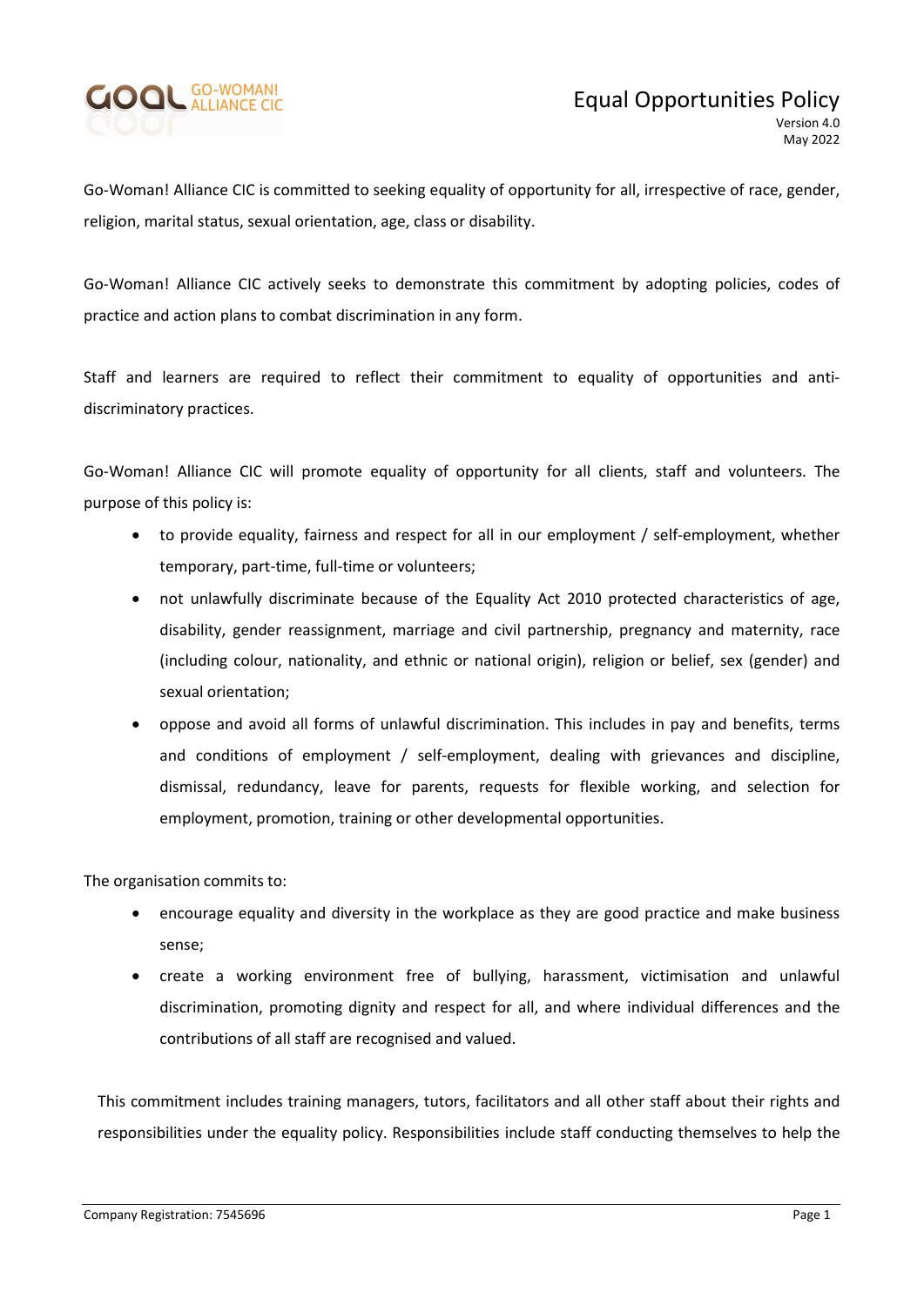organisation provide equal opportunities in employment / self-employment, and prevent bullying, harassment, victimisation and unlawful discrimination

All staff should understand they, as well as their employer, can be held liable for acts of bullying, harassment, victimisation and unlawful discrimination, in the course of their employment, against fellow employees, customers, suppliers and the public take seriously complaints of bullying, harassment, victimisation and unlawful discrimination by fellow colleagues, employees, customers, suppliers, visitors, the public and any others in the course of the organisation's work activities

Such acts will be dealt with as misconduct under the organisation's grievance and/or disciplinary procedures, and any appropriate action will be taken. Particularly serious complaints could amount to gross misconduct and lead to dismissal without notice

Further, sexual harassment may amount to both an employment rights matter and a criminal matter, such as in sexual assault allegations. In addition, harassment under the Protection from Harassment Act 1997 – which is not limited to circumstances where harassment relates to a protected characteristic – is a criminal offence

- make opportunities for training, development and progress available to all staff, who will be helped and encouraged to develop their full potential, so their talents and resources can be fully utilised to maximise the efficiency of the organisation;
- decisions concerning staff being based on merit (apart from in any necessary and limited exemptions and exceptions allowed under the Equality Act);
- review employment / self-employment practices and procedures when necessary to ensure fairness, and also update them and the policy to take account of changes in the law;
- monitor the make-up of the workforce regarding information such as age, gender, ethnic background, sexual orientation, religion or belief, and disability in encouraging equality and diversity, and in meeting the aims and commitments set out in the equality policy.

Monitoring will also include assessing how the equality policy, and any supporting action plan, are working in practice, reviewing them annually, and considering and taking action to address any issues.

The equality policy is fully supported by committee members.

Details of the organisation's grievance and disciplinary policies and procedures can be found at any of our centres. This includes with whom an employee, self-employed or volunteer should raise a grievance - usually their line manager.